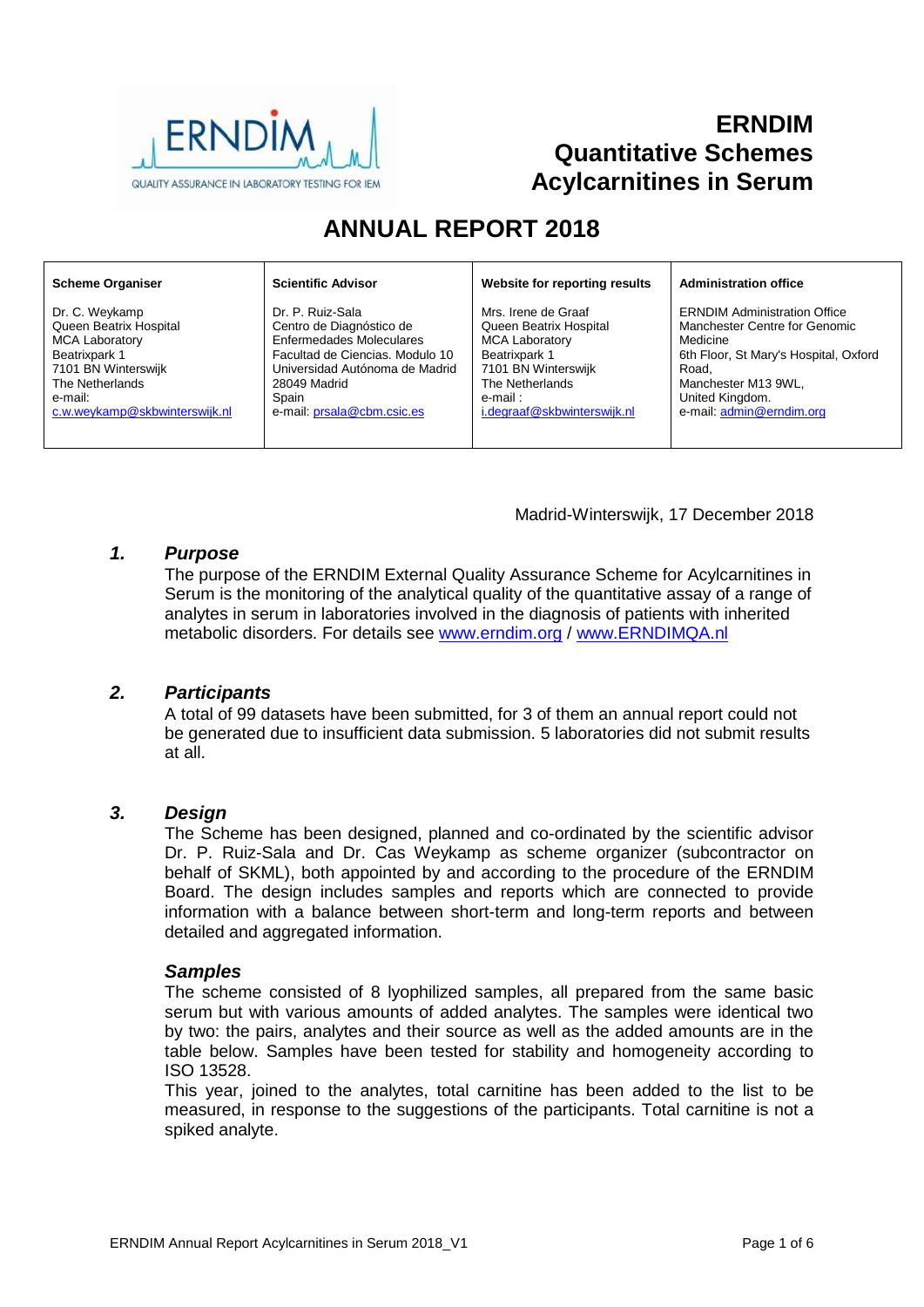| able |  |
|------|--|
|      |  |

|                              |               | <b>Added Amounts (µmol/L)</b> |               |               |               |
|------------------------------|---------------|-------------------------------|---------------|---------------|---------------|
|                              |               | <b>Sample</b>                 | <b>Sample</b> | <b>Sample</b> | <b>Sample</b> |
| <b>Analyte</b>               | Source:       | Pair                          | Pair          | Pair          | Pair          |
|                              |               | 2018.                         | 2018.         | 2018.         | 2018.         |
|                              |               | $01 - 05$                     | $02 - 07$     | $03 - 08$     | $04 - 06$     |
| Free carnitine               | C0283 (Sigma) | 0                             | 40            | 10            | 60            |
| Acetylcarnitine              | 10117 (Vumc)  | $\mathbf 0$                   | 25            | 15            | 10            |
| Propionylcarnitine           | Vumc*         | $\overline{0}$                | 2,0           | 15            | 8,0           |
| Butyrylcarnitine             | 10142 (Vumc)  | $\mathbf 0$                   | 5,0           | 3,0           | 1,0           |
| Tiglylcarnitine              | Vumc*         | $\mathbf 0$                   | 1,0           | 0,3           | 2,0           |
| Isovalerylcarnitine          | Vumc*         | $\overline{0}$                | 6,0           | 3,0           | 1,5           |
| Hexanoylcarnitine            | Vumc*         | $\mathbf 0$                   | 1,0           | 0,6           | 2,0           |
| Octanoylcarnitine            | Vumc*         | $\overline{0}$                | 6,0           | 1,5           | 0,8           |
| Decanoylcarnitine            | Vumc*         | $\mathbf 0$                   | 0,5           | 5,0           | 2,0           |
| cis-5-Tetradecenoylcarnitine | <b>Brunet</b> | $\mathbf 0$                   | 1,2           | 0,4           | 2,4           |
| Tetradecanoylcarnitine       | Vumc*         | $\mathbf 0$                   | 1,2           | 0,8           | 0,2           |
| Palmitoylcarnitine           | 9330 (Vumc)   | $\mathbf 0$                   | 0,6           | 3,6           | 2,4           |
| 3-OH Palmitoylcarnitine      | <b>Brunet</b> | $\overline{0}$                | 0,8           | 0,1           | 1,2           |
| Oleoylcarnitine              | O526700 (TRC) | $\mathbf 0$                   | 1,6           | 0,8           | 0,2           |
| Stearoylcarnitine            | Vumc*         | $\overline{0}$                | 0,4           | 1,2           | 0,8           |
| 3-OH stearoylcarnitine       | <b>Brunet</b> | $\overline{0}$                | 0,7           | 0,1           | 1,2           |
| Malonyl carnitine            | M158150 (TRC) | $\overline{0}$                | 0,7           | 0,1           | 1,2           |
| Methyl malonylcarnitine      | M318900 (TRC) | $\mathbf 0$                   | 0,1           | 1,2           | 0,7           |
| Glutarylcarnitine            | G597600 (TRC) | $\mathbf 0$                   | 0,5           | 3,0           | 1,5           |

*\* Supplied by University of Amsterdam*

## *Reports*

All data-transfer, the submission of data as well as request and viewing of reports proceeded via the interactive website [www.erndimqa.nl](http://www.erndimqa.nl/) which can also be reached through the ERNDIM website [\(www.erndim.org\)](http://www.erndim.org/). The results of your laboratory are confidential and only accessible to you (with your name and password). The anonymised mean results of all labs are accessible to all participants. Statistics of the respective reports are explained in the general information section of the website.

An important characteristic of the website is that it supplies short-term and long-term reports. Short-term reports are associated with the four individual specimens, for each of which there has been a specific deadline in the year 2017. Two weeks after the respective deadlines participants could request their reports and as such had four times up-to-date information on their analytical performance. Although technically not required (the website can work with a delay time zero) a delay time of 14 days has been chosen to enable the scientific advisor to inspect the results and add his comment to the report. Contrary to the fast short-term report is the annual long-term report. The annual report is based on the design-anchored connection between samples which enables to report a range of analytical parameters (accuracy, precision, linearity, recovery and interlab dispersion) once an annual cycle has been completed. The annual report is discussed below.

A second important characteristic of the website is the wide range in aggregation of results which permits labs to make an individual choice for detailed and/or aggregated reports. The most detailed report which can be requested from the website is the "Analyte in Detail" which shows results of a specific analyte in a specific sample (160 such Analyte-in-Detail-reports can be requested in the 2018 cycle). A more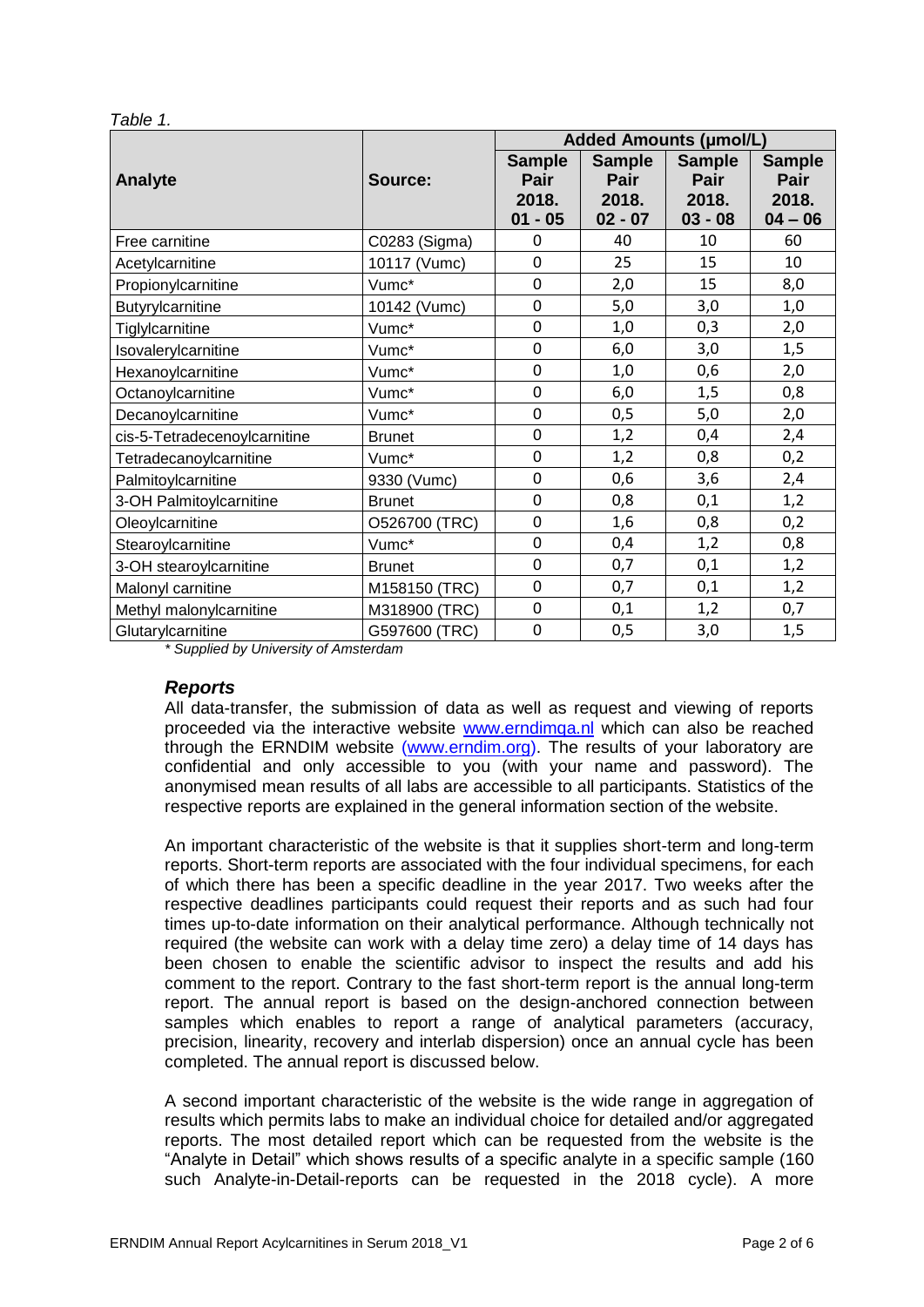condensed report is the "Cycle Review" which summarizes the performance of all analytes in a specific sample (8 such Cycle-Review-Reports can be requested in 2018). The highest degree of aggregation has the Annual Report which summarizes the performance of all analytes of all 8 samples (1 such Annual-Report can be requested in 2018).

# *4. Discussion of Results in the Annual Report 2018*

In this part the results as seen in the annual report 2018 will be discussed. Subsequently we will regard accuracy, recovery, precision, linearity, interlab CV and cross sectional relations. Please print your annual report from the Interactive Website when you read the "quided tour" below and keep in mind that we only discuss the results of "all labs": it is up to you to inspect and interpret the specific results of your laboratory.

## *4.1 Accuracy*

A first approach to describe the accuracy is to compare mean outcome in your lab of the eight samples with the mean outcome of all labs. This is done in the first columns of the annual report. It can be seen that the mean outcome for all labs for Carnitine Free is 64.5 micromol/L.

# *4.2 Recovery*

A second approach to describe accuracy is the percentage recovery of added analyte. In this approach it is assumed that the recovery of the weighed quantities is the target value. The correlation between weighed quantities as added to the samples (on the x-axis) and your measured quantities (on the y-axis) has been calculated. The slope of the correlation multiplied with 100% is your recovery of the added amounts. Outcome for your lab in comparison to median outcome of all labs is shown in the column "Recovery" in the Annual Report. For all labs the recovery ranges from 5% for cis-5-Tetradecenoylcarnitine (may be due to the low purity of the standard) to 96% for Tetradecanoylcarnitine and Palmitoylcarnitine.

# *4.3 Precision*

Reproducibility is an important parameter for quality in the laboratory and is encountered in the schemes' design. Samples come in pairs which can be regarded as duplicates from which CV's can be calculated (Intra laboratory CV as indicator for reproducibility). Outcome for your lab in comparison to the median of all labs is shown in column "Precision" of the Annual Report. Precision ranges from 8.0% for Carnitine Free to 21.5% for Methylmalonylcarnitine. The overall precision of 13.3% is satisfying.

## *4.4 Linearity*

Linearity over the whole relevant analytical range is another important parameter for analytical quality. Again this is encountered in the Schemes' design. With weighed quantities on the x-axis and your measured quantities on the y-axis the coefficient of regression (r) has been calculated. Outcome for your lab in comparison to the median of all labs is in the column "Linearity" of the annual report. It can be seen that the coefficient of regression is best for Octanoylcarnitine (0.997) and lowest for cis-5- Tetradecenoylcarnitine (0.927).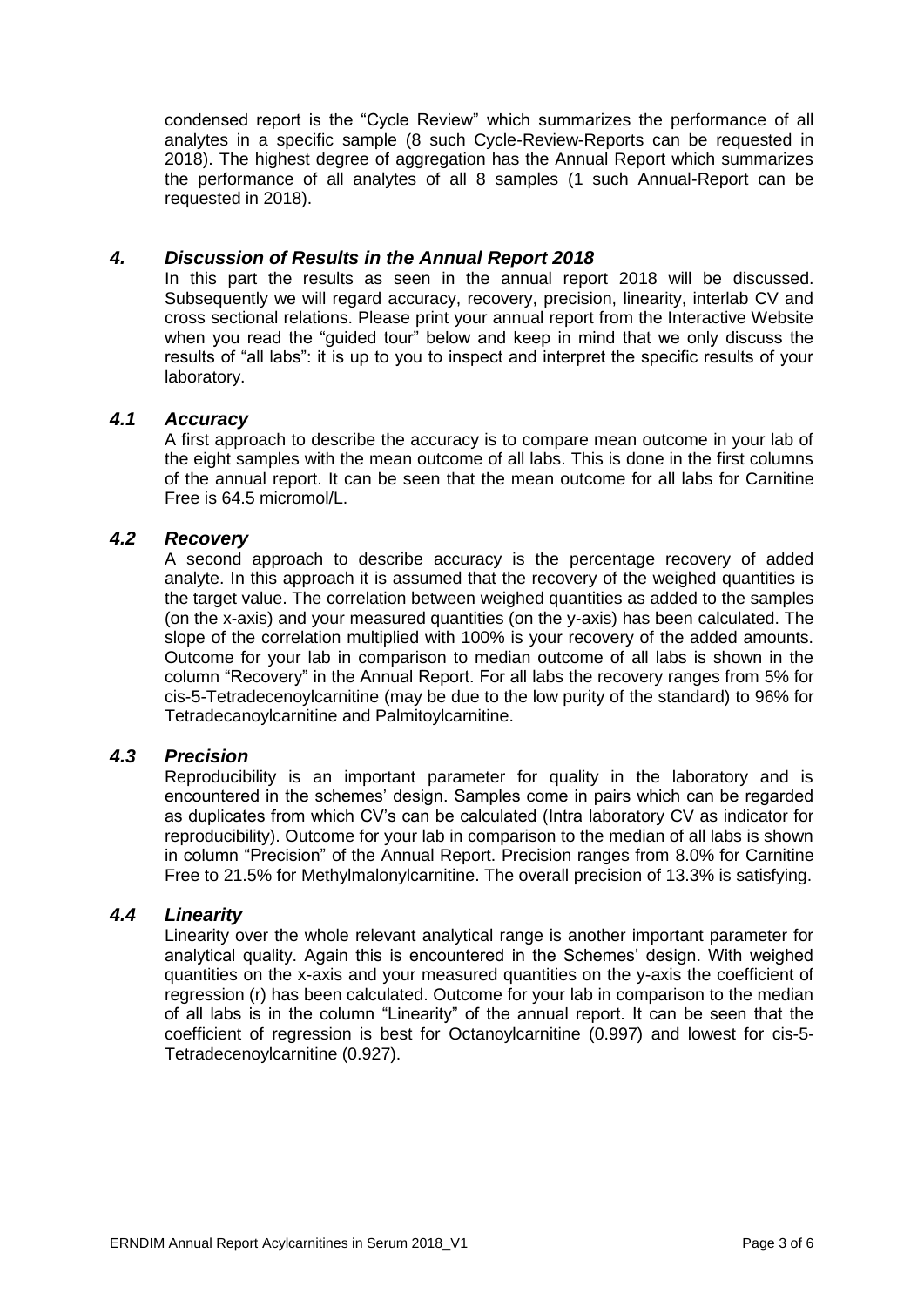# *4.5 Interlab CV*

For comparison of outcome for one patient in different hospitals and for use of shared reference values it is relevant to have a high degree of harmonization between results of various laboratories. Part of the schemes' design is to monitor this by calculating the Interlaboratory CV. This, along with the number of laboratories who submitted results, is shown in the column "Data all Labs" in the Annual Report. It can be seen that most laboratories submitted results for Propionylcarnitine (99) whereas 74 labs submitted results for 3-OH-Sterarocylcarnitine. The Interlab CV ranges from 15.4% for Carnitine Free to 77% for Methylmalonylcarnitine.

## *4.6 Cross Sectional Relations*

The various parameters as described above often have an interrelation: more than one parameter directs towards good or bad analytical control.

# *4.7 Your performance: Flags*

In order to easily judge performance of individual laboratories the annual report of an individual laboratory may include flags in case of poor performance for accuracy, precision, linearity and recovery. Analytes with satisfactory performance for at least three of the four parameters (thus no or only one flag) receive a green flag. Thus a green flag indicates satisfactory performance for analysis of that particular analyte. Criteria for flags can be found in the general information on the website (on this website under general information; interactive website, explanation annual report).

## *4.8 Poor Performance Policy*

A wide dispersion in the overall performance of individual laboratories is evident. Table 2 shows the percentage of flags observed. 28% of the laboratories have no flag at all and thus have attained excellent overall performance. In contrast, at the other extreme there are also 5% of laboratories with more than 25% red flags. Following intensive discussion within the ERNDIM board and Scientific Advisory Board (SAB) and taking into account feedback from participants we have been able to agree on a harmonised scoring system for the various branches of the Diagnostic Proficiency schemes and qualitative schemes. We have also tested a scoring system for the quantitative schemes as described in our Newsletter of Spring 2009. In parallel to this the SAB has agreed levels of adequate performance for all the schemes and these will be re-evaluated annually. The scoring systems have been carefully evaluated by members of the SAB and have been applied to assess performance in our schemes from 2007 onwards. The ERNDIM Board has decided that the Scientific Advisor will judge the performance of the individual laboratories based on these levels of satisfactory performance and issue a letter of advice of failure to achieve satisfactory performance to those laboratories which do not achieve satisfactory performance. The letter is intended to instigate dialogue between the EQA scheme organiser and the participating laboratory in order to solve any particular analytical problems in order to improve quality of performance of labs in the pursuit of our overall aim to improve quality of diagnostic services in this field.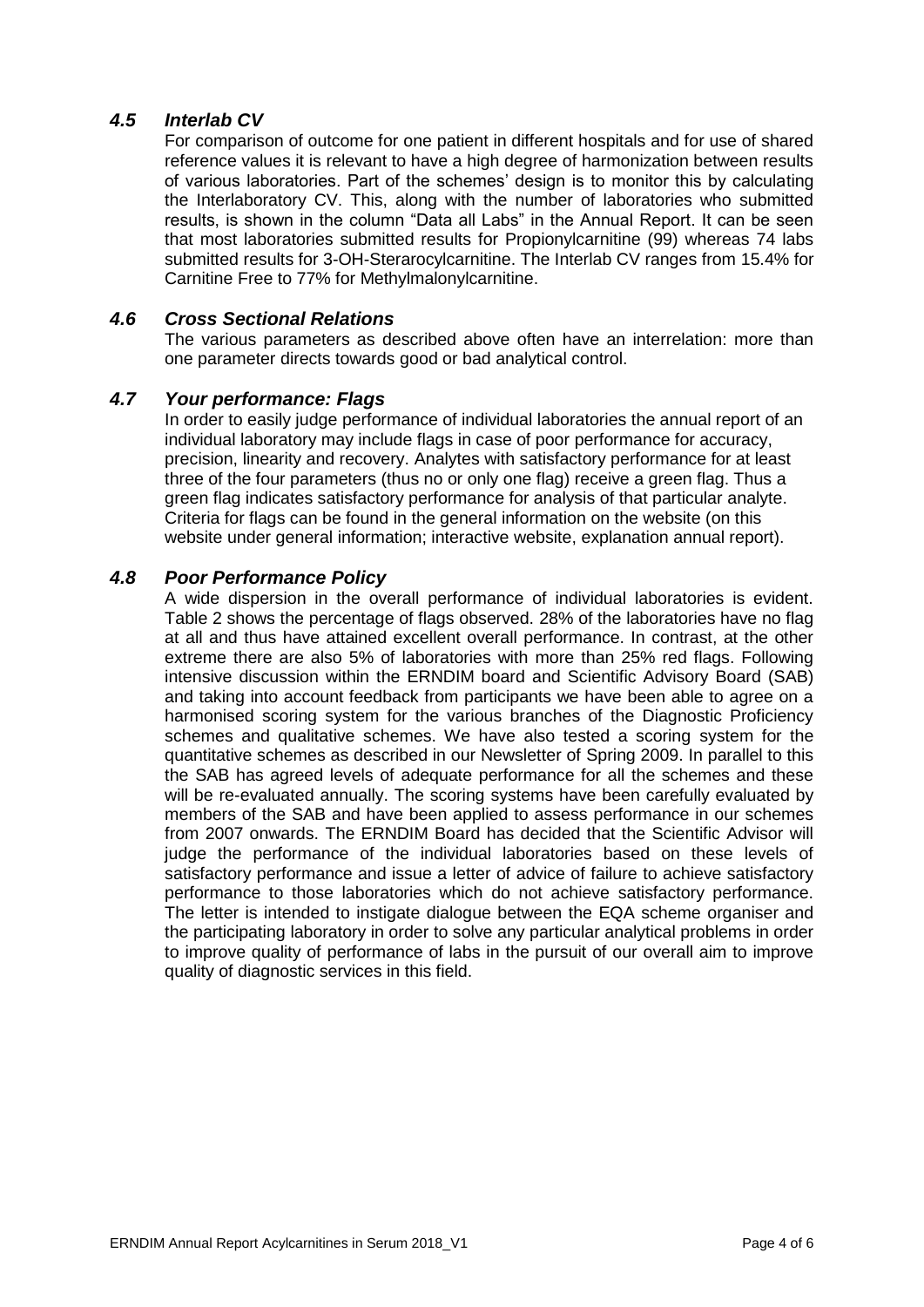| % Red Flags seen | <b>Percentage Labs</b> | <b>Cumulative Percentage</b> |
|------------------|------------------------|------------------------------|
| in Annual Report | In this Category       | <b>Of Labs</b>               |
| >25%             | 5%                     | 5%                           |
| 25%              | 0%                     | 5%                           |
| $20 - 25%$       | 0%                     | 5%                           |
| $15 - 20%$       | 6%                     | 11%                          |
| $10 - 15%$       | 14%                    | 25%                          |
| $5 - 10%$        | 13%                    | 38%                          |
| $0 - 5%$         | 34%                    | 72%                          |
| 0%               | 28%                    | 100%                         |

#### *Table 2. Percentage Flags*

# *4.9 Certificates*

As for other schemes the performance as it is indicated by the red/green flags in the individual laboratories annual report is summarised in the new style of annual participation certificate. The certificate lists the total number of special assays in the scheme, the number for which results have been submitted and the number for which satisfactory performance has been achieved. It is important to bear in mind that the certificate has to be backed up by the individual annual report in the case of internal or external auditing.

# *4.10 Additional Specific Remarks of the Scientific Advisor*

In order to improve the list of methods that the participants could choose (to be more representative of the different practices and also give more information that could explain better the results), a survey was circulated previously of the beginning of the scheme. The answers of the participants allowed changing these lists of methods. However, the election of the method in the scheme has not been the expected based on the answers of the survey. For example, 45/98 participants in the survey answered they used deuterated-C5DC; but only 14/85 have indicated this option in during the scheme.

Other conclusion to consider is that after inclusion of Total Carnitine in the scheme, as many participants requested, the methods used were mass spectrometry based (45/48), without any result made by colorimetric nor radiochemical methods, conversely to the analysis of Free Carnitine in the Special Assays schemes. This fact could be due to the decision of these laboratories to not participate in the ACS scheme.

## *5. Summary*

The Annual Report deals with analytical performance in terms of accuracy, precision, linearity, recovery and interlab CV. All parameters (intralab CV, linearity, recovery, interlab CV and number of partcipicating laboratories) demonstrate slightly better performance when compared to 2017.

# *6. Preview Scheme 2019*

The design of the 2019 scheme is essentially the same as in 2018, new analytes are 3-Hydroxybutyrylcarnitine (C4-OH) and 3-Hydroxyisovaleroylcarnitine (C5-OH)